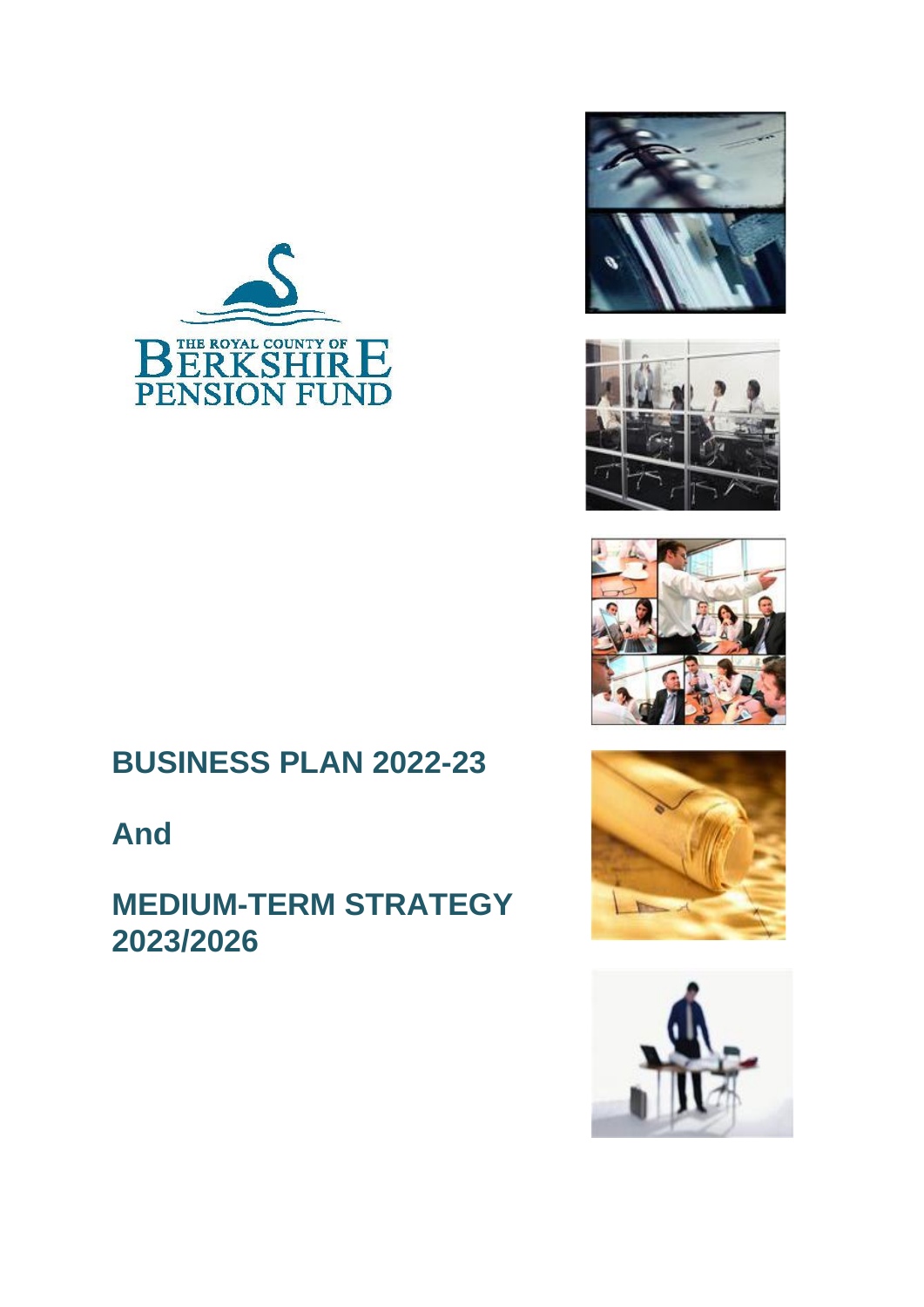### **CONTENTS**

| 6.0 CASH-FLOW FORECAST AND CONTROLLABLE BUDGET  6 |  |
|---------------------------------------------------|--|
|                                                   |  |
|                                                   |  |
|                                                   |  |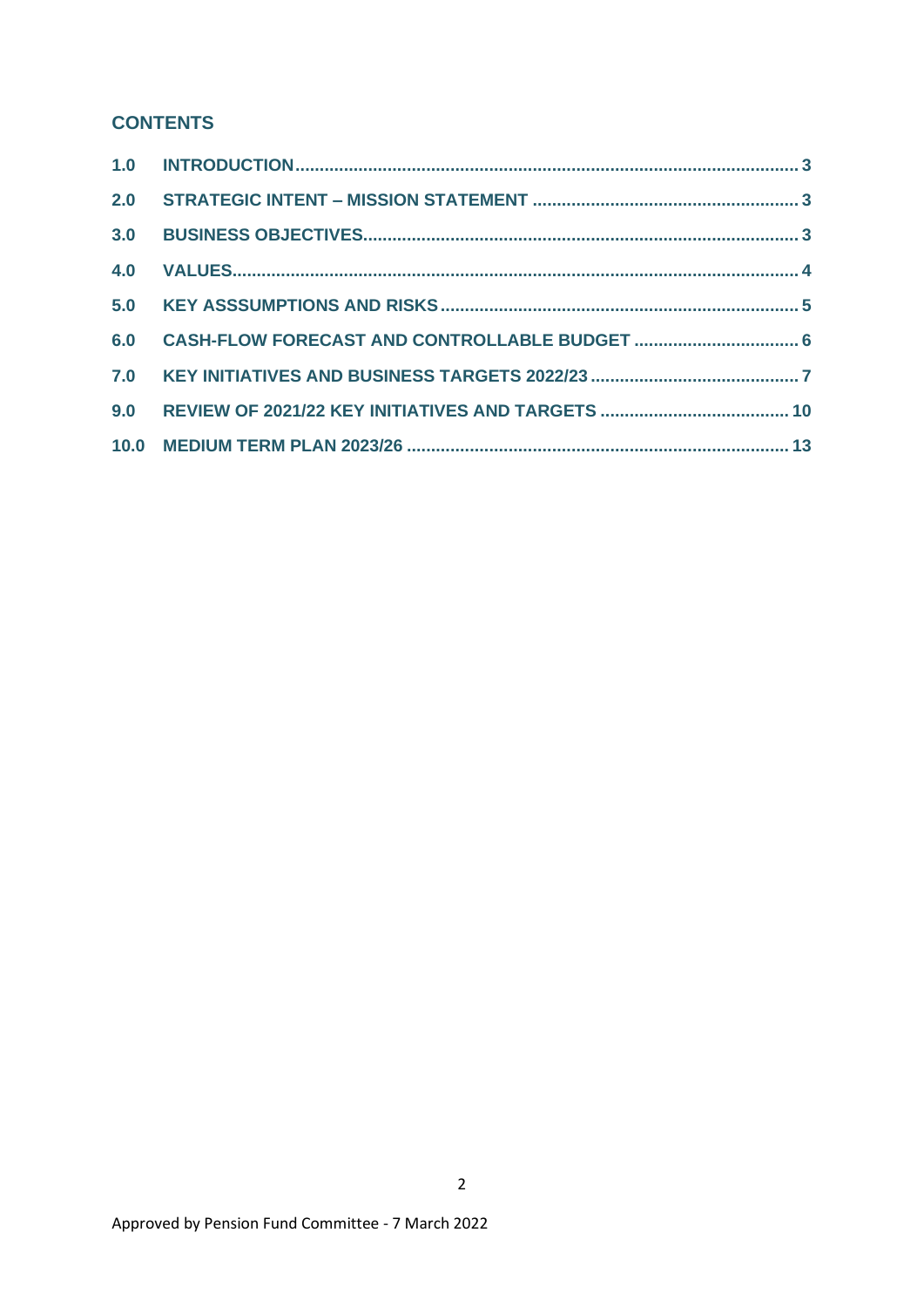#### <span id="page-2-0"></span>**1.0 INTRODUCTION**

This document is intended to outline how the Royal County of Berkshire Pension Fund will deal with its key responsibilities during 2022/23 and the over the medium-term from 2023 to 2026. The Administering Authority to the Royal County of Berkshire Pension Fund is the Royal Borough of Windsor & Maidenhead (RBWM).

The Business Plan will be used to guide and direct the Fund, provide clarity and alignment on goals and objectives and establish key initiatives for the forthcoming year. In addition, it is available to all stakeholders to better understand what the Fund is planning to do to provide an efficient service across the County of Berkshire whilst supporting the overall corporate aims of RBWM as the Administering Authority to the Pension Fund.

This Business Plan will be updated annually and presented to the Pension Fund Committee for adoption. The plan will also review the previous year's plan and detail whether the objectives therein were met.

#### <span id="page-2-1"></span>**2.0 STRATEGIC INTENT – MISSION STATEMENT**

The Royal County of Berkshire Pension Fund aims:

*To deliver an efficient pension service to all stakeholders in the Fund that:*

- *Is cost effective, high quality, innovative and fit for purpose;*
- *Ensures that Scheme members receive the right benefits at the right time;*
- *Ensures Scheme members are kept informed about their benefits and changes in regulations which will affect them;*
- *Recognises that pensions are an important part of employees' reward packages which assists employers to deliver their strategic goals;*
- *Provides staff in the Pension Fund team with a satisfying work environment and career development path.*

#### <span id="page-2-2"></span>**3.0 BUSINESS OBJECTIVES**

The Pension Fund's objectives have been drafted considering the administering authority's vision, objectives, guiding principles and values to ensure there no conflicts. A suite of bespoke business aims and objectives for the Fund are presented as follows:

| <b>Business Aim</b>             | <b>Business Objective</b>                                                                                                                                                                     |
|---------------------------------|-----------------------------------------------------------------------------------------------------------------------------------------------------------------------------------------------|
| <b>Stakeholder Satisfaction</b> | To deliver an effective pension service that meets the<br>expectations of Scheme members and other<br>stakeholders as measured by a low number of<br>complaints and adherence to agreed KPIs. |
| <b>Value for Money</b>          | To set an investment strategy that achieves the<br>medium-term investment return objective.<br>Achieve value for money in all contracts.                                                      |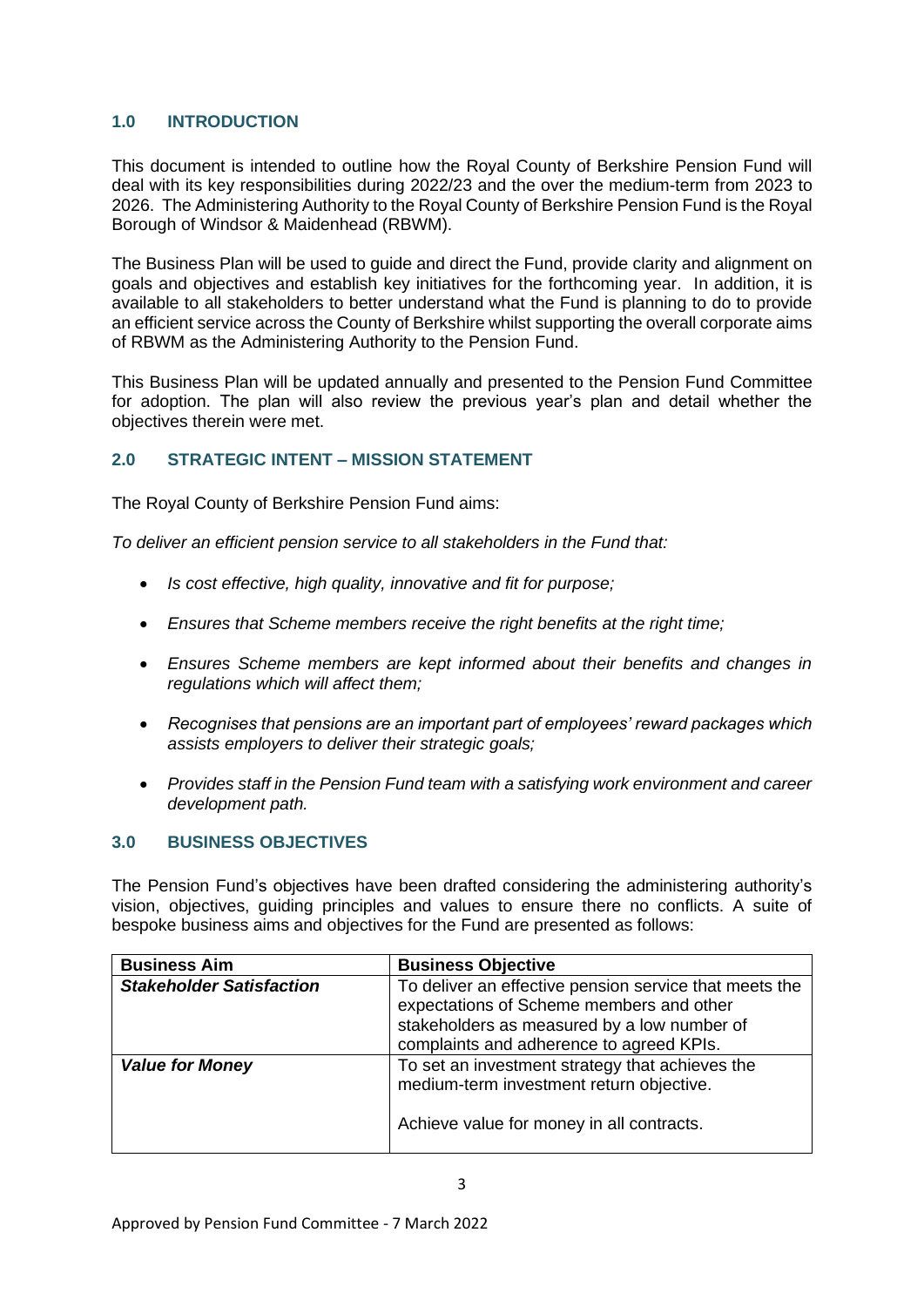|                                       | Manage all other direct Fund costs associated with<br>the Fund and paying pension benefits.<br>To ensure we always remain compliant with<br>legislative and regulatory requirements, avoiding any<br>financial penalties or negative publicity, identifying<br>and reducing business risks and minimising any<br>negative internal and external audit comments and<br>feedback.                                        |
|---------------------------------------|------------------------------------------------------------------------------------------------------------------------------------------------------------------------------------------------------------------------------------------------------------------------------------------------------------------------------------------------------------------------------------------------------------------------|
| <b>Equip Ourselves for the Future</b> | To manage staff effectively in order to deliver high<br>levels of morale, ensuring all staff are effectively<br>performance managed and developed.<br>To transform, develop and improve the Pension<br>Team through creating an evidence-based<br>continuous improvement culture and ensuring that all<br>agreed projects and other initiatives are delivered to<br>time and budget and achieve the expected benefits. |
| <b>Delivering Together</b>            | To work together with Elected Members to deliver the<br>goals and objectives of the Pension Fund Committee,<br>to be measured by positive feedback from Lead<br>Members.                                                                                                                                                                                                                                               |

#### <span id="page-3-0"></span>**4.0 VALUES**

The pension team will adopt the following values and behaviours, which have been drafted considering the councils core underlying values; "invest in strong foundations, empowered to improve, one team and vision, and Respect and Openness":

- There will be no 'ambushing' or surprises discuss first before raising in public;
- We will always be realistic when negotiating timescales and be considerate of other's priorities and time;
- Everyone's view matters and we will always give credit where it is due;
- We will share information, be inclusive and supportive and back each other up;
- We will always consider Scheme members and other stakeholders in everything we do;
- We will always look to do something rather than find ways not do it and we will always look to support a reasonable request;
- We will accept being challenged and only challenge ideas not people;
- We will always deal with issues and not let them fester;
- We will always lead by example;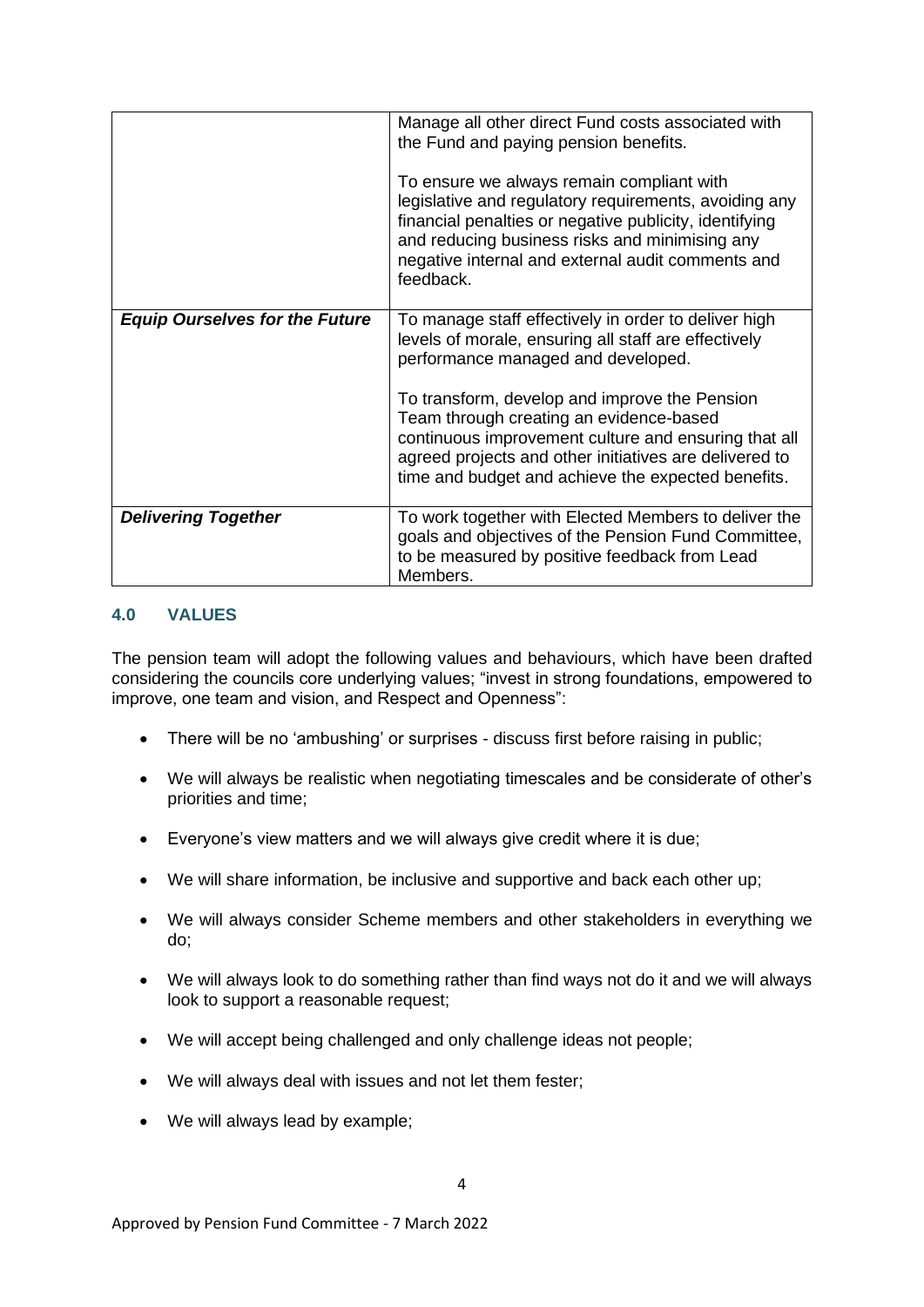- We will use electronic/digital forms of communication wherever possible but will always use a stakeholder's preferred method of contact where possible whether that be face to face, via telephone or email;
- We will always respect each other and work together to meet the Fund's objectives:
- We will promote and celebrate success;
- We will take full responsibility for our actions.

#### <span id="page-4-0"></span>**5.0 KEY ASSSUMPTIONS AND RISKS**

The following are the key business assumptions used in the compilation of the 2022/23 cashflow projections:

- The figures presented in the tables at section 6 may not necessarily reconcile to accounting reports or statements and should therefore not be used for this purpose. Items such as contributions and investment income are forecasted below on a cashbasis to illustrate the net cash in/out position in year for the purpose of flagging possible upcoming liquidity constraints. Adjustments such as multi-year employer pre-payments and accounting adjustment to investment income have been removed for illustration purposes.
- The positive gap between benefits payable and contributions received will reduce over the medium-term thereby requiring the investment portfolio to generate a level of investment income sufficient to meet fund liquidity needs in order to avoid selling investments at an inopportune time.
- Sufficient staff resources are available and committed to deliver business as usual and agreed projects, with key posts filled if they become vacant. Also that staff turnover is broadly aligned with historic patterns. The existing resource structure as expected to continue through 22/23, with prudent assumptions built in for inflation and appraisal costs.
- Professional fees for agency and temporary staff are minimal to reflect updated permanent staff structure
- Increased deficit recovery payments aligned with actuarial advice.
- That performance targets remain as agreed.
- That central support resources are available to support the Pension Team.
- Changes to legislation do not adversely impact on the operation of the Pension Fund.
- Training and development resources are available along with conference, seminar attendance and subsistence resources available but not excessive.
- FOI and DPA requests will not change materially.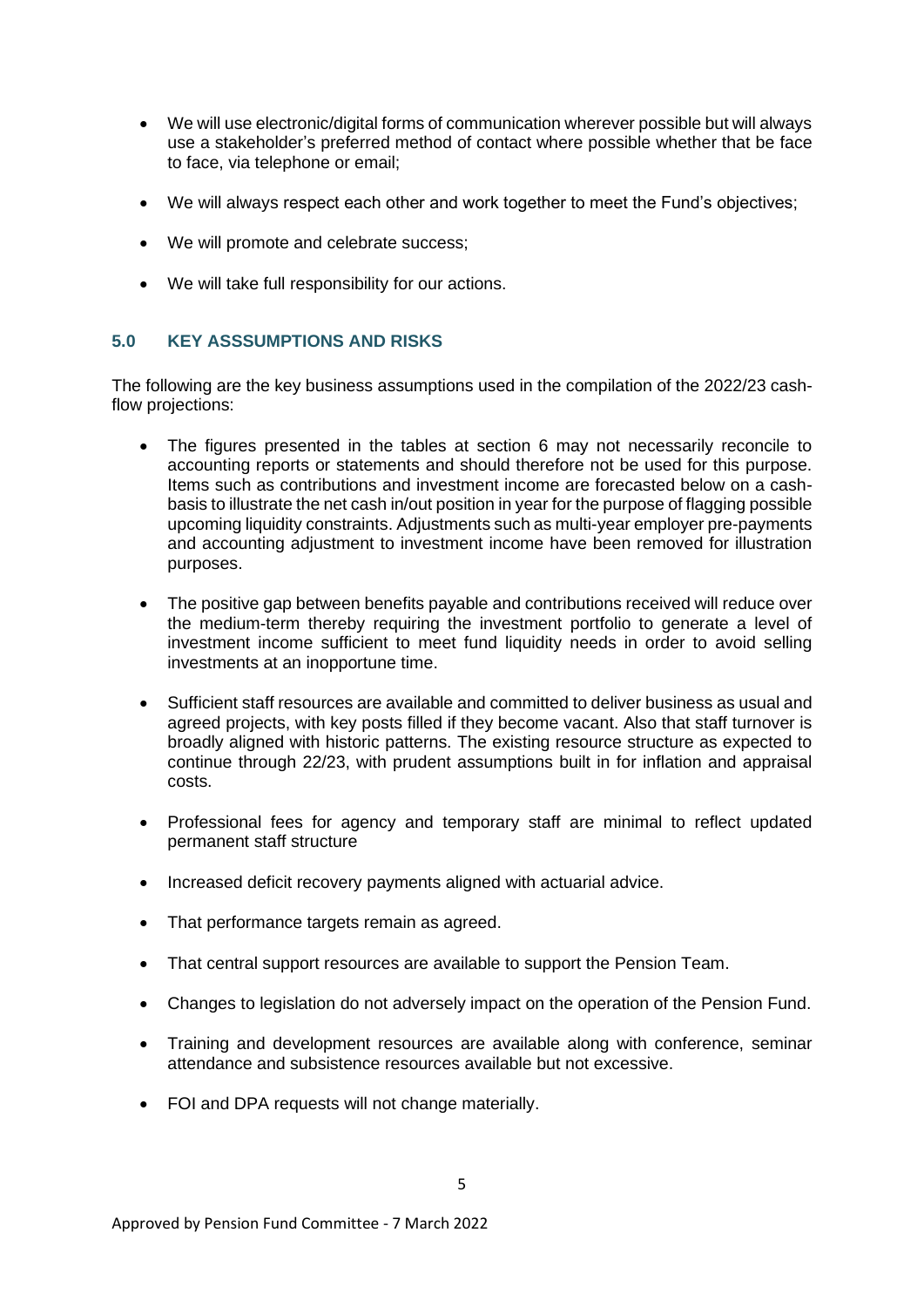- Number of schools converting to academies and the number of new employers admitted to the Fund will remain in-line with previous years' experience.
- Increased professional fees are expected from our Actuary as a result of the 2022/23 triennial valuation, partially offset by more favourable fees following the recent actuarial re-procurement exercise.
- Adjusted fees where relevant to reflect known operational changes (removal of currency overlay, relevant administration software fee changes etc.).
- Investment income yield is set as appropriate per the Investment Strategy Statement.
- Inflation assumptions, contribution increases, investment management costs and other expenses are set based on known information as at the time of completing this plan.

|                                                             | <b>Year to</b><br>31/03/21 | <b>Year to</b><br>31/03/22 | <b>Year to</b><br>31/03/23 |
|-------------------------------------------------------------|----------------------------|----------------------------|----------------------------|
| 6.2<br><b>Cash-flow forecast 22/23</b>                      | (actual)                   | (forecast)                 | (forecast)                 |
|                                                             | £'000s                     | £'000s                     | £'000s                     |
| Contributions - employees                                   | 30,337                     | 30,778                     | 31,394                     |
| Contributions - employers normal                            | 79,455                     | 80,491                     | 82,504                     |
| Contributions - employers deficit                           | 27,588                     | 30,877                     | 33,750                     |
| Transfers In                                                | 6,959                      | 9,177                      | 9,200                      |
| Employers' additional contribution for early<br>retirements | 1,630                      | 2,580                      | 2,600                      |
| Investment Income via Custodian                             | 29,261                     | 32,309                     | 28,000                     |
| <b>Pensions Paid (Gross)</b>                                | $-94,947$                  | $-98,145$                  | $-101,187$                 |
| <b>Retirement Lump Sums</b>                                 | $-16,893$                  | $-20,000$                  | $-20,000$                  |
| <b>Transfers Out</b>                                        | $-15,606$                  | $-15,943$                  | $-16,000$                  |
| Death Lump Sums                                             | $-2,405$                   | $-4,574$                   | $-4,600$                   |
| <b>Refund of Contributions</b>                              | $-503$                     | $-610$                     | $-600$                     |
| <b>Investment Management Costs</b>                          | $-11,659$                  | $-14,046$                  | $-14,000$                  |
| <b>Employee &amp; Other Costs</b>                           | $-1,940$                   | $-2,075$                   | $-2,160$                   |
| <b>Net Cash Flow</b>                                        | 31,277                     | 30,819                     | 28,900                     |

#### <span id="page-5-0"></span>**6.0 CASH-FLOW FORECAST**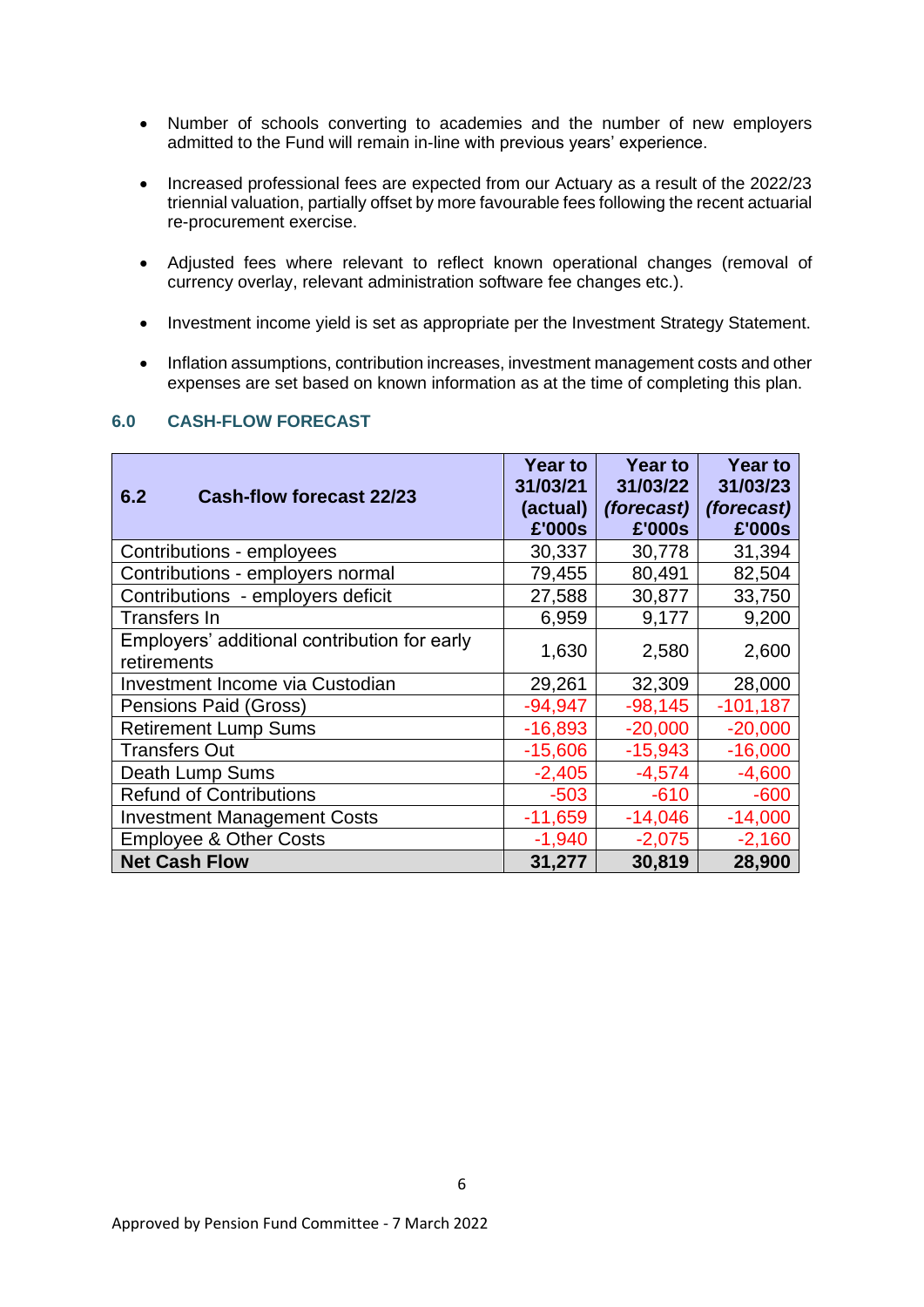## <span id="page-6-0"></span>**7.0 KEY INITIATIVES AND BUSINESS TARGETS 2022/23**

| <b>Business Objective</b>                     | Key Initiatives and targets                                                                    |
|-----------------------------------------------|------------------------------------------------------------------------------------------------|
| To deliver an effective pensions service that | Ensure that Pension Administration Software is                                                 |
| meets the expectations of members and other   | kept up to date.                                                                               |
| stakeholders as measured by a low number of   |                                                                                                |
| complaints and adherence to agreed KPIs.      | To continue to work with Scheme employers to                                                   |
|                                               | increase the percentage of member records<br>administered via i-Connect from 90% at March      |
|                                               | 2022.                                                                                          |
|                                               |                                                                                                |
|                                               | Annual review of the Pension Administration                                                    |
|                                               | Strategy.                                                                                      |
|                                               | Annual review of Communications Policy with                                                    |
|                                               | the continuing aim to provide Scheme                                                           |
|                                               | information digitally wherever possible.                                                       |
|                                               |                                                                                                |
|                                               | Keep members up to date via newsletters and                                                    |
|                                               | Scheme employers up to date via bulletins.                                                     |
|                                               | Run Pension Surgeries at least twice annually                                                  |
|                                               | for each Unitary Authority and at least once a                                                 |
|                                               | year for other Scheme employers upon request.                                                  |
|                                               | Continue to provide training and literature for                                                |
|                                               | Scheme employers to assist them in                                                             |
|                                               | administering the Scheme on behalf of their                                                    |
|                                               | employees.                                                                                     |
|                                               | Continue to provide presentations and literature                                               |
|                                               | for Scheme members to provide greater                                                          |
|                                               | understanding of their Scheme.                                                                 |
|                                               |                                                                                                |
|                                               | Maintain the Pension Fund website to the<br>highest standards ensuring that all information is |
|                                               | current and accurate.                                                                          |
|                                               |                                                                                                |
|                                               | Ensure the continued development and best use                                                  |
|                                               | of Member Self Service to the highest possible<br>standard primarily in line with scheme and   |
|                                               | pension software supplier changes but also                                                     |
|                                               | endeavouring to reduce printing and postal                                                     |
|                                               | costs.                                                                                         |
|                                               |                                                                                                |
|                                               | Continue to improve data quality in line with tPR<br>recommendations in respect of Common and  |
|                                               | Scheme Specific data.                                                                          |
|                                               |                                                                                                |
|                                               | All annual benefits statements to be issued on<br>time.                                        |
|                                               |                                                                                                |
|                                               | 95% of critical service standards achieved                                                     |
|                                               | (stretch 100%).                                                                                |
|                                               |                                                                                                |
|                                               | 90% of non-critical service standards to be<br>achieved (stretch of 95%).                      |
|                                               |                                                                                                |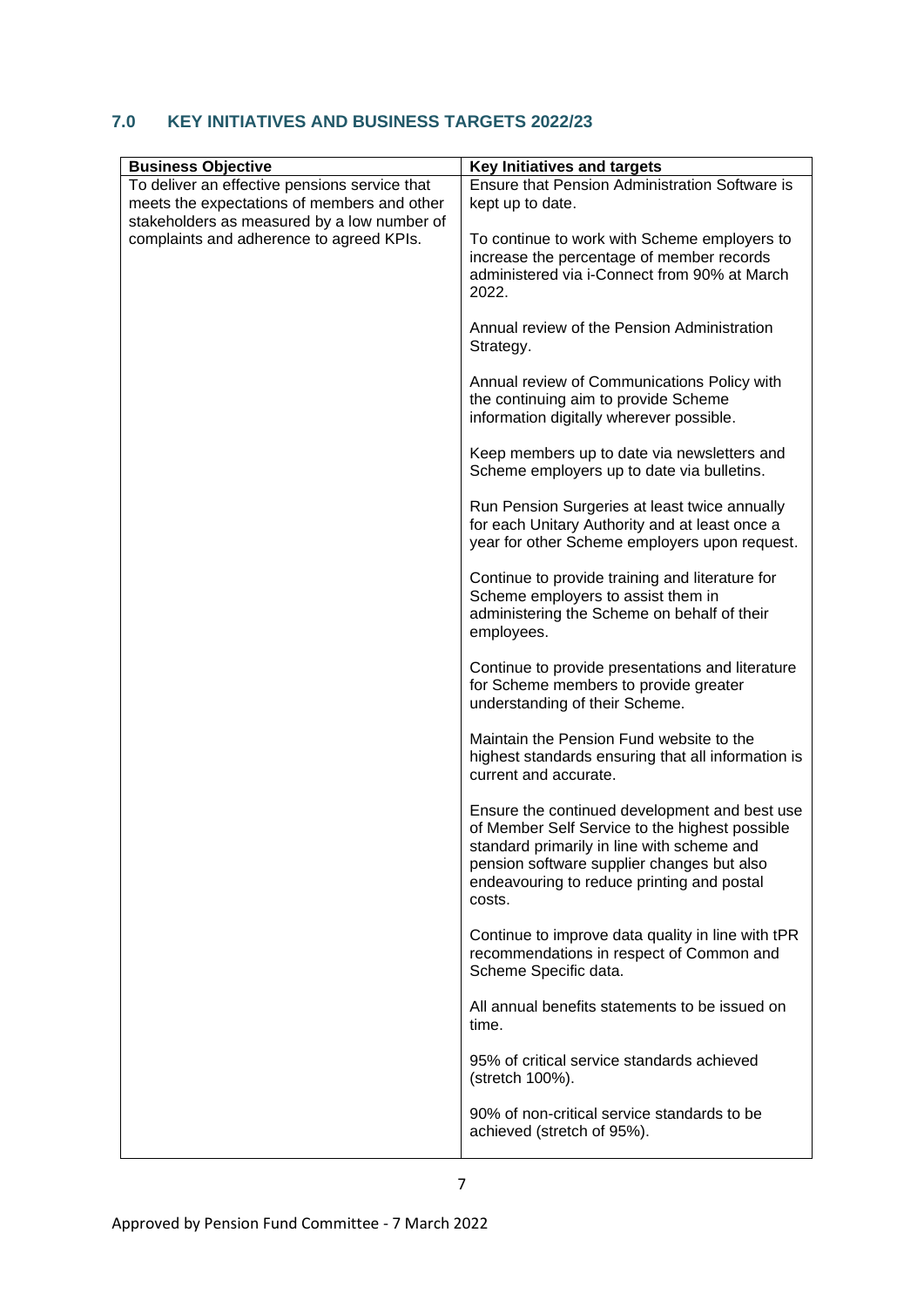| To set an investment strategy in such a way as<br>to achieve the medium-term investment return<br>objective with minimal loss of capital, achieve<br>value for money in all contracts and manage<br>all other direct costs in managing the fund and<br>paying benefits. | Continue to be an Investment Client of Local<br>Pensions Partnership Investment Limited (LPPI)<br>and ensure they implement the Investment<br>Strategy as agreed by the Pension Fund<br>Committee. |
|-------------------------------------------------------------------------------------------------------------------------------------------------------------------------------------------------------------------------------------------------------------------------|----------------------------------------------------------------------------------------------------------------------------------------------------------------------------------------------------|
|                                                                                                                                                                                                                                                                         | Maintain quality forecasts and medium term<br>plans to ensure that no fire-sale of assets is<br>required to meet benefit payments.                                                                 |
| To ensure we always remain compliant with<br>legislative and regulatory requirements,<br>avoiding any financial penalties or negative                                                                                                                                   | Produce Annual Financial Statements so they<br>can be published by 31 November 2022.                                                                                                               |
| publicity, identifying and reducing business<br>risks and minimising any negative internal and                                                                                                                                                                          | Complete contributions reconciliation.                                                                                                                                                             |
| external audit comments and feedback.                                                                                                                                                                                                                                   | Achieve an unmodified (clean) audit opinion.                                                                                                                                                       |
|                                                                                                                                                                                                                                                                         | Complete Year End procedures in advance of<br>31 August 2022 to enable prompt issue of<br>annual benefit statements.                                                                               |
|                                                                                                                                                                                                                                                                         | Annual Benefit Statements (Active and Deferred<br>members) to be issued by 31 August 2022.                                                                                                         |
|                                                                                                                                                                                                                                                                         | Apply Pensions Increase and HMT Revaluation<br>Orders.                                                                                                                                             |
|                                                                                                                                                                                                                                                                         | Issue P60's and payslips by 31 May 2022 in line<br>with statutory legislation.                                                                                                                     |
|                                                                                                                                                                                                                                                                         | Service the Berkshire Pension Board to operate<br>effectively.                                                                                                                                     |
|                                                                                                                                                                                                                                                                         | Ensure that all Pension Fund policies are<br>current and regularly updated.                                                                                                                        |
|                                                                                                                                                                                                                                                                         | Ensure continuing compliance with the Pensions<br>Regulator's Code of Practice number 14.                                                                                                          |
|                                                                                                                                                                                                                                                                         | Ensure continued compliance with General Data<br>Protection Regulation (GDPR).                                                                                                                     |
|                                                                                                                                                                                                                                                                         | Complete GMP Reconciliation in respect of<br>Active and Deferred scheme members by 31<br>March 2023.                                                                                               |
|                                                                                                                                                                                                                                                                         | Positive feedback from internal and external<br>auditors that controls are better than in previous<br>years.                                                                                       |
|                                                                                                                                                                                                                                                                         | To maintain robust business continuity, disaster<br>recovery and emergency plans for all areas.                                                                                                    |
|                                                                                                                                                                                                                                                                         | Reduce risk profile of the Pension Fund.                                                                                                                                                           |
| To manage staff effectively in order to deliver<br>high levels of morale, ensuring all staff are<br>performance managed with aligned objectives                                                                                                                         | Monitor staff requirements to ensure a high-<br>quality service is provided to stakeholders.                                                                                                       |
| being set for all staff.                                                                                                                                                                                                                                                | All staff appraisals to be undertaken within<br>required deadlines and areas for improvement                                                                                                       |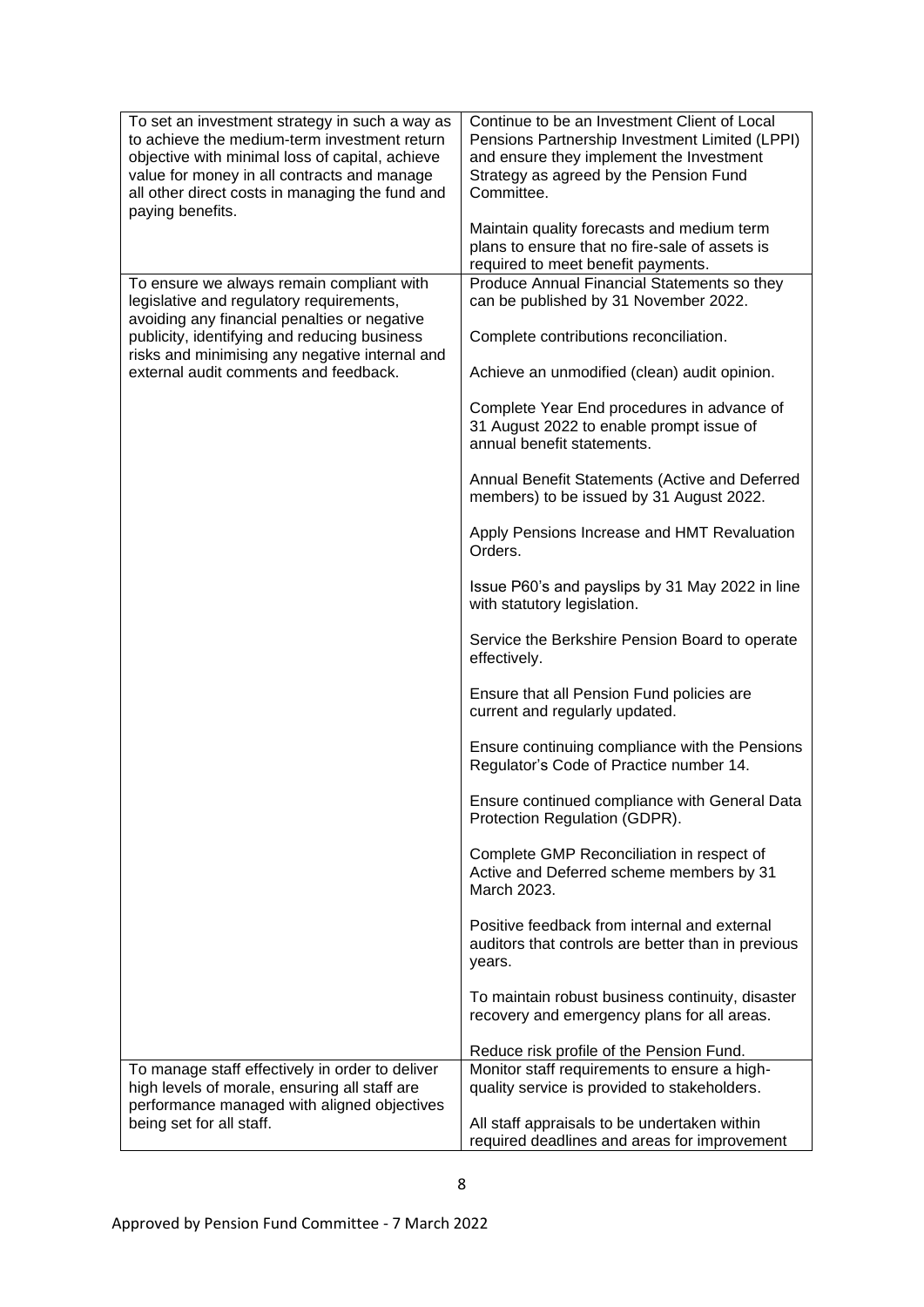|                                                                                                                                                                                                                                                                      | identified with relevant objectives being set and<br>monitored by managers.                                                                                                                                                                                                                                                                                                                                      |
|----------------------------------------------------------------------------------------------------------------------------------------------------------------------------------------------------------------------------------------------------------------------|------------------------------------------------------------------------------------------------------------------------------------------------------------------------------------------------------------------------------------------------------------------------------------------------------------------------------------------------------------------------------------------------------------------|
| To transform, develop and improve the<br>Pensions Team through creating an evidence<br>based continuous improvement culture and<br>ensuring that all agreed projects and other<br>initiatives are delivered to time and budget and<br>achieve the expected benefits. | Ensure that staff receive appropriate training<br>internally and from external providers.<br>Deliver 90% of tasks within the pension teams'<br>operational plan (stretch of 95%) - set out in the<br>administration strategy.<br>Deliver all agreed programmes and projects to<br>time and budget.                                                                                                               |
| To work together with Elected Members to<br>deliver the goals and objectives of the Pension<br>Fund Committee, to be measured by positive<br>feedback and external review if applicable.                                                                             | Ensure Pension Fund Committee, Advisory<br>Panel and Pension Board members receive<br>appropriate training.<br>Ensure that Pension Fund Committee, Advisory<br>Panel and Pension Board members understand<br>the Fund's strategy.<br>Positive feedback from Committee Members on<br>performance and engagement.<br>Positive feedback from external review (external<br>auditors, internal auditors, peer-review) |
| To deliver the requirements and objectives set<br>out in the independent governance review<br>undertaken in 2020/21.                                                                                                                                                 | Only outstanding recommendations involve<br>custodian procurement and review of LPPI's<br>AMA. To be undertaken in 22/23                                                                                                                                                                                                                                                                                         |
| To review the Pension Team structure to<br>ensure greater resilience and reduce risks<br>incurred by the loss of key staff.                                                                                                                                          | To review all key areas and set out a strategy in<br>2022 for achieving the business aim of full<br>resilience by 31 March 2023.                                                                                                                                                                                                                                                                                 |
| To maintain Integrated Risk Management into<br>the management of the Fund                                                                                                                                                                                            | Work with our key stakeholders in identifying at<br>risk scheme employers.<br>Review risk appetite statement with LPPI and<br>ensure training is provided on funding level and<br>contribution risk outputs.<br>Develop best in class risk-framework and<br>ensure it is kept up to date and regularly<br>reviewed.                                                                                              |
| To work with the Fund's Investment Manager,<br>(LPPI) to ensure the Investment Strategy is fit<br>for purpose and implemented.                                                                                                                                       | Investment aims are met and in line with the<br><b>Investment Strategy Statement and Strategic</b><br>Asset Allocation requirements.                                                                                                                                                                                                                                                                             |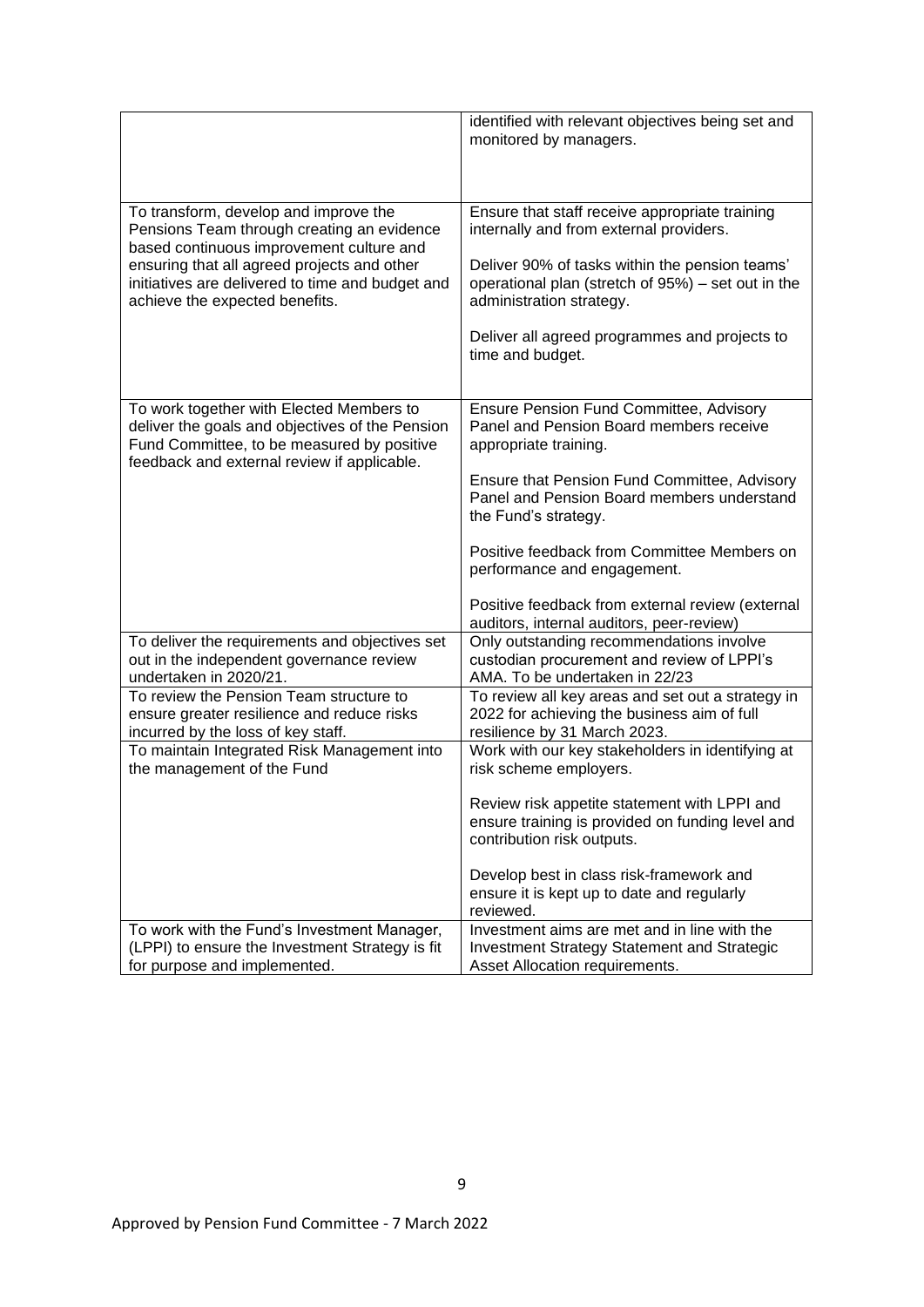#### <span id="page-9-0"></span>**9.0 REVIEW OF 2021/22 KEY INITIATIVES AND TARGETS**

#### *In 2021/22 we said that we would:*

| <b>Business Objective</b>                                                                                                                                                           | Key Initiatives and targets                                                                                                                                                  | <b>Outcome</b>                                                                                                                                                                                                                             |
|-------------------------------------------------------------------------------------------------------------------------------------------------------------------------------------|------------------------------------------------------------------------------------------------------------------------------------------------------------------------------|--------------------------------------------------------------------------------------------------------------------------------------------------------------------------------------------------------------------------------------------|
| To deliver the requirements<br>and objectives set out in the<br>independent governance<br>review undertaken in<br>2020/21 including the<br>appointment of a Head of<br>Pension Fund | To appoint a Head of Pension Fund as soon as is<br>practically possible.                                                                                                     | Achieved                                                                                                                                                                                                                                   |
| To review the Pension<br>Team structure to ensure<br>greater resilience and<br>reduce risks incurred by the<br>loss of key staff.                                                   | To review all key areas and set out a strategy by July<br>2021 for achieving the business aim of full resilience by<br>31 March 2022.                                        | Ongoing, HoF started<br>in post in September<br>2021 and primary<br>focus has been on<br>investment strategy,<br>governance<br>recommendations and<br>procurement activities<br>- team review process<br>has begun but has<br>been delayed |
| To deliver an effective                                                                                                                                                             | All annual benefits statements to be issued on time.                                                                                                                         | Achieved                                                                                                                                                                                                                                   |
| pensions service that meets<br>the expectations of<br>members and other<br>stakeholders as measured                                                                                 | 95% of critical service standards achieved (stretch<br>100%).                                                                                                                | Achieved                                                                                                                                                                                                                                   |
| by a low number of<br>complaints and adherence<br>to agreed KPIs.                                                                                                                   | 90% of non-critical service standards to be achieved<br>(stretch of 95%).                                                                                                    | Achieved                                                                                                                                                                                                                                   |
|                                                                                                                                                                                     | Ensure that Pension Administration Software is kept up to<br>date.                                                                                                           | Achieved                                                                                                                                                                                                                                   |
|                                                                                                                                                                                     | To continue to work with Scheme employers to increase<br>the percentage of member records administered via i-<br>Connect from 85% at March 2021 to 100% at 31 March<br>2022. | Partly achieved<br>Scheme employers<br>with 10 or more<br>scheme members to<br>be on-boarded by 31<br>March 2022 with<br>100% by 31 March<br>2023                                                                                          |
|                                                                                                                                                                                     | Annual review of the Pension Administration Strategy.                                                                                                                        | Ongoing, focus has<br>been on governance<br>review, with PAS to be<br>presented to<br>committee in<br>September 2022                                                                                                                       |
|                                                                                                                                                                                     | Annual review of Communications Policy with the<br>continuing aim to provide Scheme information digitally<br>wherever possible.                                              | Ongoing, focus has<br>been on governance<br>review, with comms<br>plan to be presented<br>to committee in<br>September 2022                                                                                                                |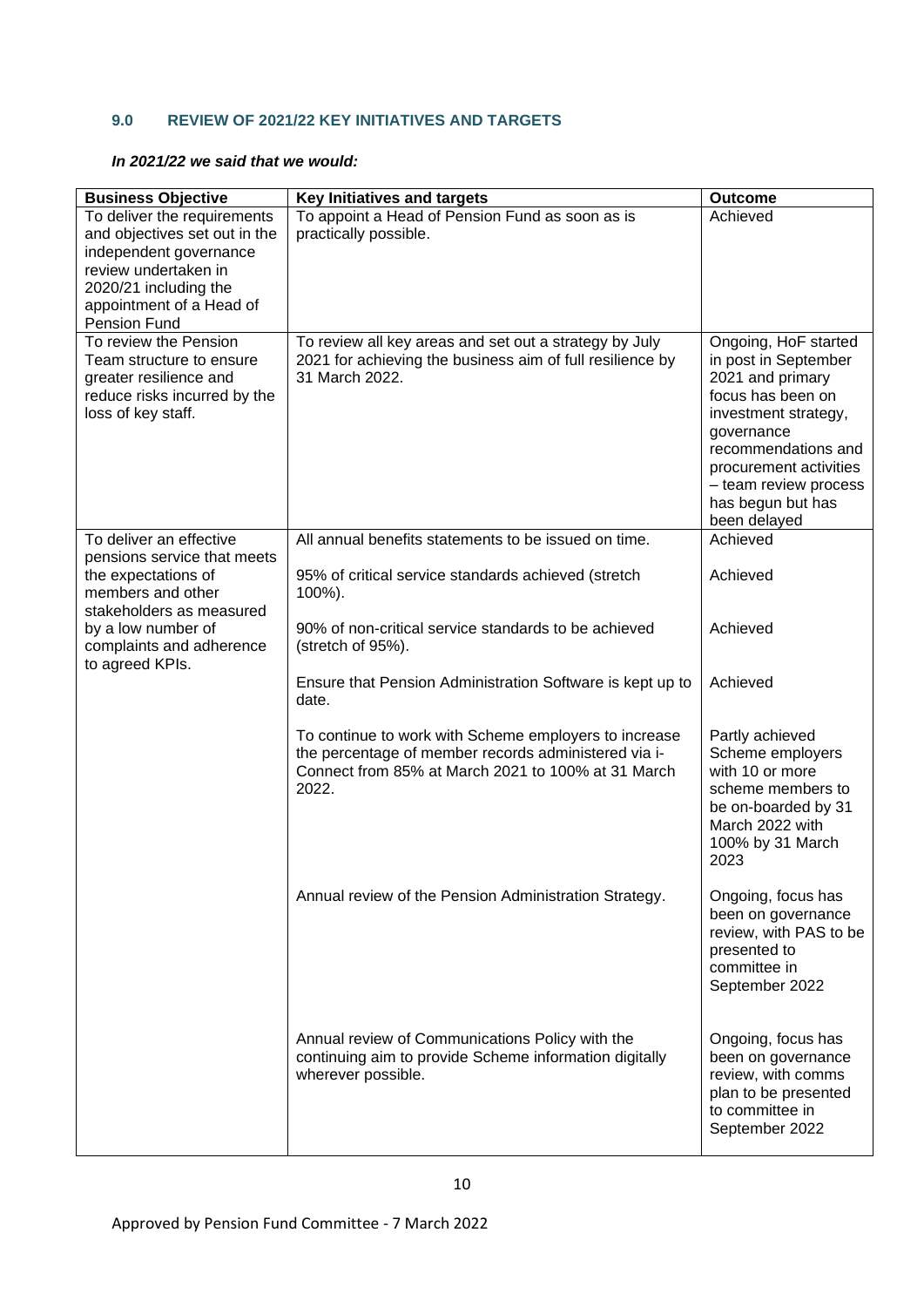|                                                                                                                                    | Keep members up to date via newsletters and Scheme<br>employers up to date via bulletins.                                                                                                                                                        | Achieved                                                                    |
|------------------------------------------------------------------------------------------------------------------------------------|--------------------------------------------------------------------------------------------------------------------------------------------------------------------------------------------------------------------------------------------------|-----------------------------------------------------------------------------|
|                                                                                                                                    | Run Pension Surgeries at least twice annually for each<br>Unitary Authority and at least once a year for other<br>Scheme employers upon request.                                                                                                 | Achieved                                                                    |
|                                                                                                                                    | Continue to provide training and literature for Scheme<br>employers to assist them in administering the Scheme on<br>behalf of their employees.                                                                                                  | Achieved                                                                    |
|                                                                                                                                    | Continue to provide presentations and literature for<br>Scheme members to provide greater understanding of<br>their Scheme.                                                                                                                      | Achieved                                                                    |
|                                                                                                                                    | Maintain the Pension Fund website to the highest<br>standards ensuring that all information is current and<br>accurate.                                                                                                                          | Achieved                                                                    |
|                                                                                                                                    | Ensure the continued development and best use of<br>Member Self Service to the highest possible standard<br>primarily in line with scheme and pension software<br>supplier changes but also endeavouring to reduce<br>printing and postal costs. | Achieved                                                                    |
|                                                                                                                                    | Continue to improve data quality in line with tPR<br>recommendations in respect of Common and Scheme<br>Specific data.                                                                                                                           | Achieved                                                                    |
| To ensure we always<br>remain compliant with<br>legislative and regulatory<br>requirements, avoiding any<br>financial penalties or | Positive feedback from internal and external auditors that<br>controls are better than in previous years, and to achieve<br>a clean audit.                                                                                                       | Achieved,<br>unqualified/unmodified<br>opinion (external)<br>N/A (internal) |
| negative publicity,<br>identifying and reducing<br>business risks and                                                              | To maintain robust business continuity, disaster recovery<br>and emergency plans for all areas.                                                                                                                                                  | Achieved                                                                    |
| minimising any negative<br>internal and external audit                                                                             | Reduce risk profile of the Pension Fund.                                                                                                                                                                                                         | Achieved                                                                    |
| comments and feedback.                                                                                                             | Produce Annual Financial Statements so they can be<br>published by 1 December 2021.                                                                                                                                                              | Achieved – approved<br>by committee 6<br>December 2021                      |
|                                                                                                                                    | Complete contributions reconciliation.                                                                                                                                                                                                           | Achieved                                                                    |
|                                                                                                                                    | Complete Year End procedures in advance of 31 August<br>2021 to enable prompt issue of annual benefit<br>statements.                                                                                                                             | Achieved                                                                    |
|                                                                                                                                    | Annual Benefit Statements (Active and Deferred<br>members) to be issued by 31 August 2021.                                                                                                                                                       | Achieved                                                                    |
|                                                                                                                                    | Apply Pensions Increase and HMT Revaluation Orders.                                                                                                                                                                                              | Achieved                                                                    |
|                                                                                                                                    | Issue P60's and payslips by 31 May 2021 in line with<br>statutory legislation.                                                                                                                                                                   | Achieved                                                                    |
|                                                                                                                                    |                                                                                                                                                                                                                                                  | Achieved                                                                    |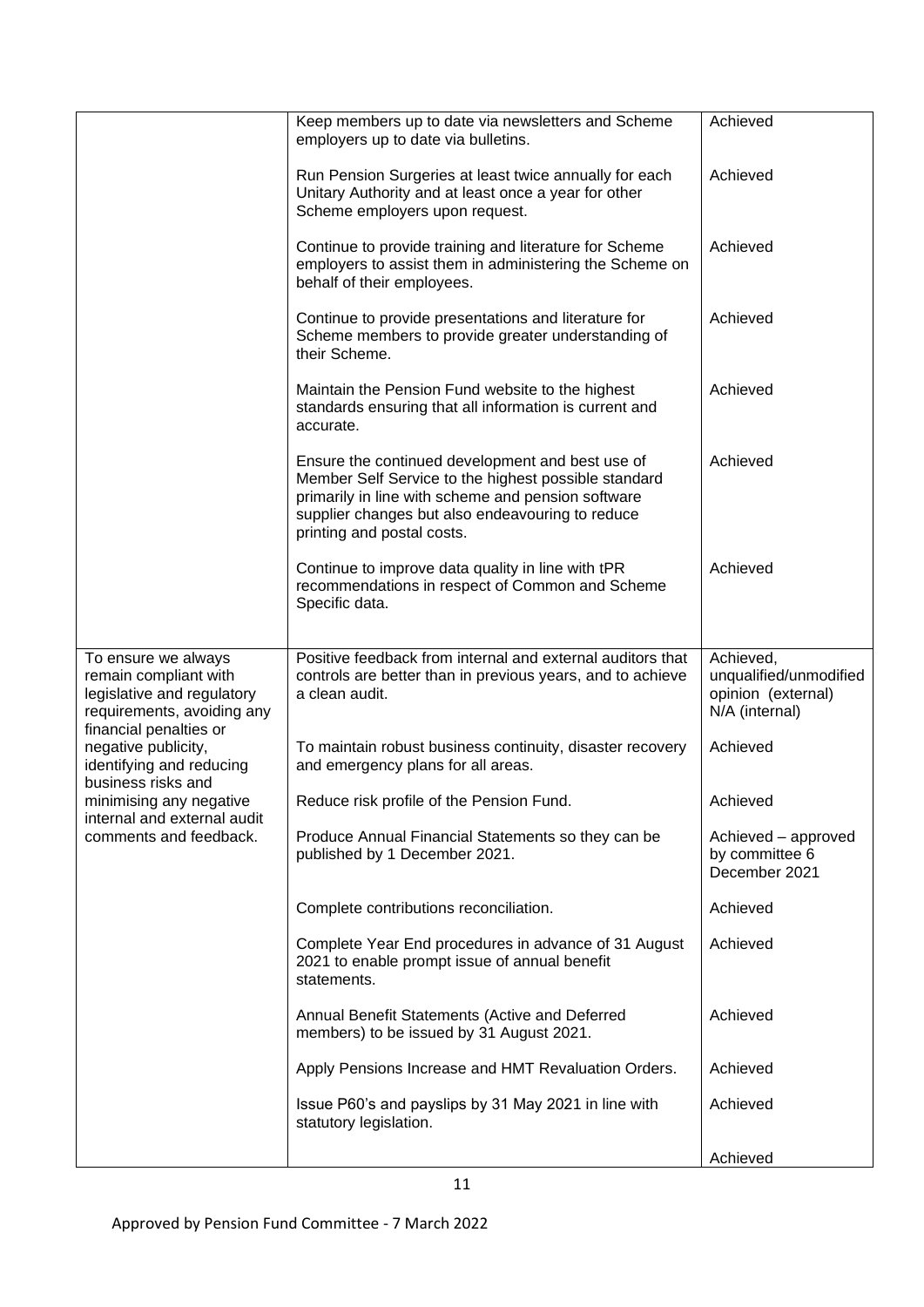|                                                                                                                                                                                                   | Service the Berkshire Pension Board to ensure they<br>receive the information they require to discharge their<br>obligations.<br>Ensure that all Pension Fund policies are current.<br>Ensure continuing compliance with the Pensions<br>Regulator's Code of Practice number 14.<br>Ensure continued compliance with General Data<br>Protection Regulation (GDPR). | In Progress and<br>ongoing<br>Achieved<br>Achieved<br>Ongoing |
|---------------------------------------------------------------------------------------------------------------------------------------------------------------------------------------------------|--------------------------------------------------------------------------------------------------------------------------------------------------------------------------------------------------------------------------------------------------------------------------------------------------------------------------------------------------------------------|---------------------------------------------------------------|
|                                                                                                                                                                                                   | Complete GMP Reconciliation in respect of Active and<br>Deferred scheme members by 31 March 2023.                                                                                                                                                                                                                                                                  |                                                               |
| To maintain Integrated Risk<br>Management into the<br>management of the Fund                                                                                                                      | Work with our key stakeholders in identifying at risk<br>scheme employers.                                                                                                                                                                                                                                                                                         | Ongoing                                                       |
| To manage staff effectively<br>in order to deliver high<br>levels of morale, ensuring<br>all staff are effectively<br>performance managed and                                                     | All staff appraisals to be undertaken within required<br>deadlines and areas for improvement identified with<br>relevant objectives being set and monitored by<br>managers.                                                                                                                                                                                        | Achieved                                                      |
| developed by ensuring<br>sickness rates are low,<br>aligned objectives are set<br>for all staff, performance<br>appraisals are undertaken<br>and poor performers are<br>dealt with appropriately. | Monitor staff requirements to ensure a high-quality<br>service is provided to stakeholders.                                                                                                                                                                                                                                                                        | Achieved                                                      |
| To transform, develop and<br>improve the pension teams<br>through creating an                                                                                                                     | Deliver 90% of tasks within the pension teams'<br>operational plan (stretch of 95%).                                                                                                                                                                                                                                                                               | Achieved                                                      |
| evidence-based continuous<br>improvement culture and<br>ensuring that all agreed                                                                                                                  | Deliver all agreed programmes and projects to time and<br>budget.                                                                                                                                                                                                                                                                                                  | In-progress                                                   |
| projects and other initiatives<br>are delivered to time and<br>budget and achieve the<br>expected benefits.                                                                                       | Ensure that staff receive appropriate training internally<br>and from external providers.                                                                                                                                                                                                                                                                          | In-progress                                                   |
| To work together with<br>Elected Members to deliver<br>the goals and objectives of                                                                                                                | Positive feedback from Lead Members on performance<br>and engagement.                                                                                                                                                                                                                                                                                              | Achieved                                                      |
| the Pension Fund<br>Committee, to be measured<br>by positive feedback from<br>Lead Members.                                                                                                       | Ensure Pension Fund Committee, Pension Fund Advisory<br>Panel and Pension Board members receive appropriate<br>training.                                                                                                                                                                                                                                           | Achieved                                                      |
|                                                                                                                                                                                                   | Ensure that Pension Fund Committee, Pension Fund<br>Advisory Panel and Pension Board members understand<br>the Fund's strategy.                                                                                                                                                                                                                                    | In-progress                                                   |
| To set an investment<br>strategy in such a way as to<br>achieve the medium-term<br>investment return objective<br>with minimal loss of capital,                                                   | Continue to be an Investment Client of Local Pensions<br>Partnership Investment Limited (LPPI) and ensure they<br>implement the Investment Strategy as agreed by the<br>Pension Fund Panel.                                                                                                                                                                        | Achieved                                                      |
| achieve value for money in                                                                                                                                                                        |                                                                                                                                                                                                                                                                                                                                                                    | Achieved                                                      |